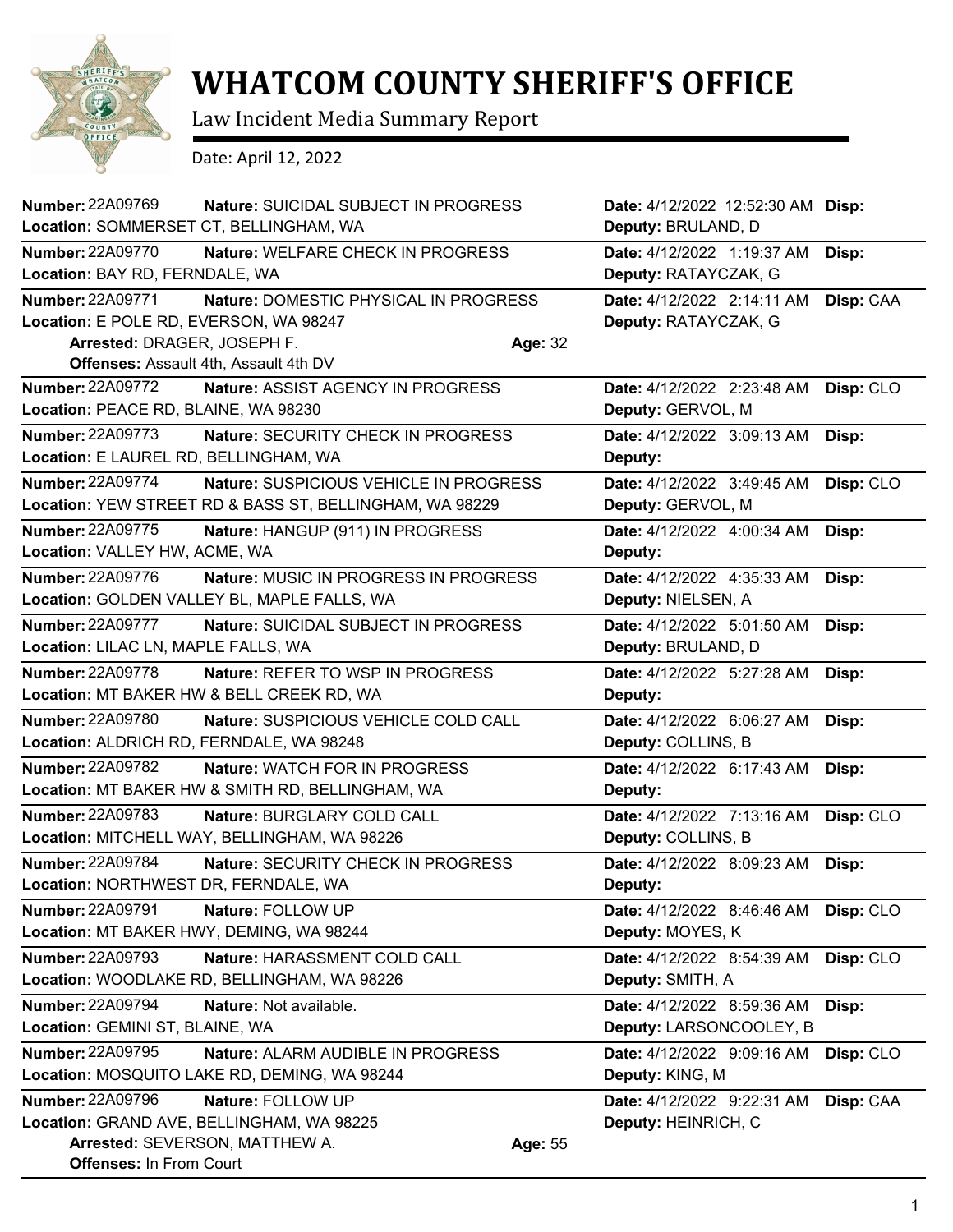| <b>Number: 22A09797</b>                    | <b>Nature: MVA NON BLKING/NON INJURY IN P</b>             | Date: 4/12/2022 9:22:17 AM            | Disp: CLO |
|--------------------------------------------|-----------------------------------------------------------|---------------------------------------|-----------|
| Location: SLATER RD, BELLINGHAM, WA 98226  |                                                           | Deputy: OSBORN, D                     |           |
| <b>Number: 22A09798</b>                    | Nature: TRESPASS IN PROGRESS                              | Date: 4/12/2022 9:27:11 AM            | Disp: CLO |
|                                            | Location: GUIDE MERIDIAN, BELLINGHAM, WA 98226            | Deputy: DAMON, T                      |           |
| <b>Number: 22A09799</b>                    | Nature: FRAUD COLD CALL                                   | Date: 4/12/2022 9:30:19 AM            | Disp: CLO |
| Location: E SMITH RD, BELLINGHAM, WA 98226 |                                                           | Deputy: LOREEN, J                     |           |
| <b>Number: 22A09800</b>                    | Nature: PROPERTY FOUND IN PROGRESS                        | Date: 4/12/2022 9:38:46 AM            | Disp: CLO |
| Location: HAMPTON RD, EVERSON, WA 98247    |                                                           | Deputy: KING, M                       |           |
| <b>Number: 22A09802</b>                    | Nature: VANDALISM COLD CALL                               | Date: 4/12/2022 9:39:00 AM            | Disp: CLO |
| Location: KELLY RD, BELLINGHAM, WA 98226   |                                                           | Deputy: SMITH, A                      |           |
| Number: 22A09803                           | Nature: FOLLOW UP                                         | Date: 4/12/2022 9:50:35 AM            | Disp:     |
| Location: SOUTH PASS RD, SUMAS, WA 98295   |                                                           | Deputy: MOYES, K                      |           |
| Number: 22A09804                           | Nature: CASE NUMBER                                       | Date: 4/12/2022 9:51:31 AM            | Disp: CLO |
| Location: GRAND AVE, BELLINGHAM, WA 98225  |                                                           | Deputy: ROBINSON, S                   |           |
| Number: 22A09805                           | Nature: WELFARE CHECK IN PROGRESS                         | Date: 4/12/2022 9:50:32 AM            | Disp: CLO |
| Location: W POLE RD, LYNDEN, WA 98264      |                                                           | Deputy: LOREEN, J                     |           |
| <b>Number: 22A09806</b>                    | Nature: DISORDERLY CONDUCT IN PROGRESS                    | Date: 4/12/2022 9:54:34 AM            | Disp: CLO |
|                                            | Location: GRAND AVE, BELLINGHAM, WA 98225                 | Deputy: HEINRICH, C                   |           |
| Number: 22A09808                           | Nature: CIVIL PROBLEM IN PROGRESS                         | Date: 4/12/2022 10:07:54 AM Disp:     |           |
| Location: SLATER RD, FERNDALE, WA          |                                                           | Deputy:                               |           |
| <b>Number: 22A09809</b>                    | Nature: DRUGS COLD CALL                                   | Date: 4/12/2022 10:15:56 AM Disp: CLO |           |
| Location: SAND RD, BELLINGHAM, WA 98226    |                                                           | Deputy: SMITH, A                      |           |
| Number: 22A09810                           | Nature: VEHICLE PROWL COLD CALL                           | Date: 4/12/2022 8:58:59 AM            | Disp: CLO |
|                                            | Location: LAKE LOUISE RD, BELLINGHAM, WA 98229            | Deputy: BOYD, M                       |           |
| <b>Number: 22A09811</b>                    | Nature: REFER TO WSP IN PROGRESS                          | Date: 4/12/2022 10:38:52 AM Disp:     |           |
| Location: SB I5 AT & MP 24, BELLINGHAM, WA |                                                           | Deputy:                               |           |
| <b>Number: 22A09812</b>                    | Nature: FOLLOW UP                                         | Date: 4/12/2022 10:56:37 AM Disp:     |           |
| Location: HOFF CIR, EVERSON, WA 98247      |                                                           | Deputy: MOYES, K                      |           |
| Number: 22A09813                           | Nature: FOLLOW UP                                         | Date: 4/12/2022 11:00:54 AM Disp: CAA |           |
|                                            | Location: GRAND AVE, BELLINGHAM, WA 98225                 | Deputy: HEINRICH, C                   |           |
| Arrested: BURTON, BRIAN M.                 |                                                           | Age: 49                               |           |
| <b>Offenses: In From Court</b>             |                                                           |                                       |           |
| Number: 22A09814                           | Nature: DOMESTIC PHYSICAL COLD CALL                       | Date: 4/12/2022 11:02:01 AM Disp: CLO |           |
|                                            | Location: GRAND AVE, BELLINGHAM, WA 98225                 | Deputy: COLLINS, B                    |           |
| Number: 22A09815                           | Nature: IMPOUND PRIVATE COLD CALL                         | Date: 4/12/2022 11:04:29 AM Disp:     |           |
| Location: PALMER RD, BELLINGHAM, WA        |                                                           | Deputy:                               |           |
| Number: 22A09816                           | Nature: FRAUD COLD CALL                                   | Date: 4/12/2022 11:07:20 AM Disp:     |           |
| Location: HARBORVIEW RD, BLAINE, WA        |                                                           | Deputy: ROFF, S                       |           |
| Number: 22A09817                           | Nature: THREAT COLD CALL                                  | Date: 4/12/2022 11:11:25 AM Disp: CLO |           |
|                                            | Location: MARINE DR & PELTIER DR, POINT ROBERTS, WA 98281 | Deputy: LEACH, T                      |           |
| <b>Number: 22A09818</b>                    | Nature: WELFARE CHECK IN PROGRESS                         | Date: 4/12/2022 11:10:27 AM Disp:     |           |
| Location:                                  |                                                           | Deputy: SMITH, A                      |           |
| Number: 22A09819                           | Nature: FOLLOW UP                                         | Date: 4/12/2022 11:22:05 AM Disp: CLO |           |
| Location: DEMING RD, DEMING, WA 98244      |                                                           | Deputy: SMITH, A                      |           |
| <b>Number: 22A09820</b>                    | Nature: WELFARE CHECK IN PROGRESS                         | Date: 4/12/2022 11:37:19 AM Disp: CLO |           |
|                                            | Location: GUIDE MERIDIAN, LYNDEN, WA 98264                | Deputy: KING, M                       |           |
| <b>Number: 22A09821</b>                    | Nature: SERVE WARRANT IN PROGRESS                         | Date: 4/12/2022 11:59:17 AM Disp: CAA |           |
|                                            | Location: GUIDE MERIDIAN, LYNDEN, WA 98264                | Deputy: KING, M                       |           |
| Arrested: SCOTT, KURT M.                   |                                                           | Age: 58                               |           |
| <b>Offenses: Warrant</b>                   |                                                           |                                       |           |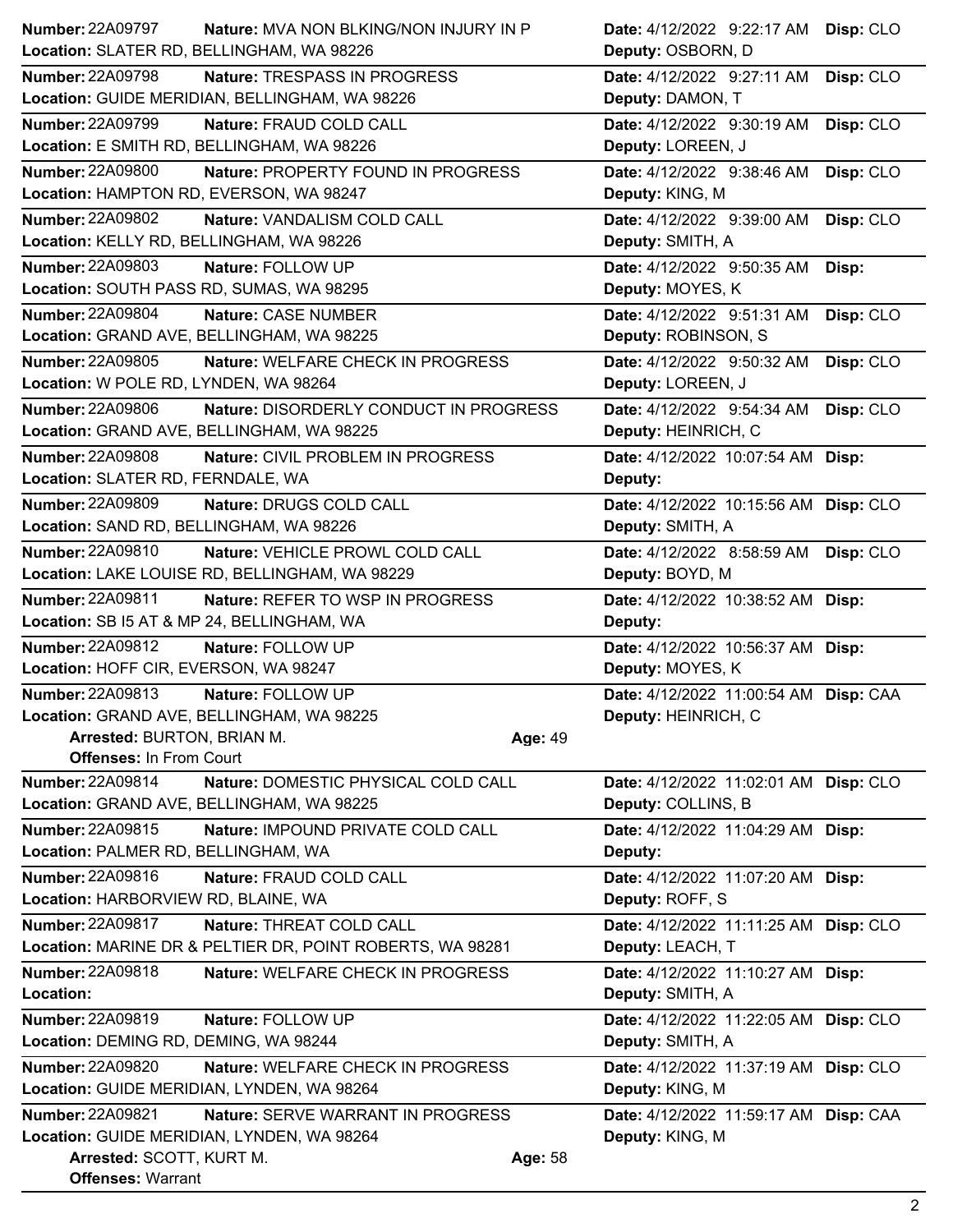| <b>Number: 22A09824</b>                            | <b>Nature: WATCH FOR IN PROGRESS</b>          | Date: 4/12/2022 12:23:24 PM Disp: |           |
|----------------------------------------------------|-----------------------------------------------|-----------------------------------|-----------|
| Location: HANNEGAN RD & SMITH RD, BELLINGHAM, WA   |                                               | Deputy:                           |           |
| <b>Number: 22A09825</b>                            | Nature: BURGLARY COLD CALL                    | Date: 4/12/2022 12:59:07 PM Disp: |           |
| Location: WEST SHORE DR, LUMMI ISLAND, WA          |                                               | Deputy: COLLINS, B                |           |
| <b>Number: 22A09826</b>                            | Nature: VEHICLE THEFT COLD CALL               | Date: 4/12/2022 1:10:42 PM        | Disp: CLO |
| Location: EVERGREEN WAY, POINT ROBERTS, WA 98281   |                                               | Deputy: LEACH, T                  |           |
| <b>Number: 22A09827</b>                            | Nature: FOLLOW UP                             | Date: 4/12/2022 1:13:41 PM        | Disp: CLO |
| Location: PANGBORN RD, LYNDEN, WA 98264            |                                               | Deputy: MOYES, K                  |           |
| <b>Number: 22A09829</b>                            | Nature: VEHICLE PROWL COLD CALL               | Date: 4/12/2022 1:27:39 PM        | Disp: CLO |
| Location: E 36TH LN, BELLINGHAM, WA 98226          |                                               | Deputy: BOYD, M                   |           |
| <b>Number: 22A09831</b>                            | Nature: SUSPICIOUS VEHICLE IN PROGRESS        | Date: 4/12/2022 1:38:49 PM        | Disp:     |
| Location: TWILIGHT PL, BLAINE, WA                  |                                               | Deputy: LARSONCOOLEY, B           |           |
| Number: 22A09833                                   | Nature: ASSIST AGENCY IN PROGRESS             | Date: 4/12/2022 1:44:03 PM        | Disp: CLO |
| Location: NORTHWOOD RD, LYNDEN, WA 98264           |                                               | Deputy: KLIX, J                   |           |
| Number: 22A09839                                   | Nature: PROPERTY FOUND COLD CALL              | Date: 4/12/2022 2:20:35 PM        | Disp: CLO |
| Location: WOODLAND RD, FERNDALE, WA 98248          |                                               | Deputy: ANDERS, J                 |           |
| <b>Number: 22A09841</b>                            | Nature: HULK VEHICLE IN PROGRESS              | Date: 4/12/2022 2:58:03 PM        | Disp: ECD |
| Location: LANGE RD, BELLINGHAM, WA                 |                                               | Deputy: MOYES, K                  |           |
| Number: 22A09843                                   | Nature: MVA NON BLKING/NON INJURY IN P        | Date: 4/12/2022 2:59:10 PM        | Disp:     |
| Location: HANNEGAN RD & CENTRAL RD, LYNDEN, WA     |                                               | Deputy:                           |           |
| <b>Number: 22A09844</b>                            | <b>Nature: MVA NON BLKING/NON INJURY IN P</b> | Date: 4/12/2022 2:59:41 PM        | Disp: CLO |
| Location: HANNEGAN RD, LYNDEN, WA 98264            |                                               | Deputy: OSBORN, D                 |           |
| Number: 22A09845                                   | Nature: SEARCH AND RESCUE IN PROGRESS         | Date: 4/12/2022 3:05:19 PM        | Disp: CLO |
| Location: CORNWALL AVE, BELLINGHAM, WA 98225       |                                               | Deputy: WOOD, B                   |           |
|                                                    |                                               |                                   |           |
| <b>Number: 22A09846</b>                            | Nature: SUSPICIOUS PERSON IN PROGRESS         | Date: 4/12/2022 3:13:12 PM        | Disp:     |
| Location: ALDERSON RD, BLAINE, WA 98230            |                                               | Deputy: ROFF, S                   |           |
| <b>Number: 22A09847</b>                            | Nature: IMPOUND PRIVATE COLD CALL             | Date: 4/12/2022 3:27:46 PM        | Disp:     |
| Location: PALMER RD, BELLINGHAM, WA                |                                               | Deputy:                           |           |
| <b>Number: 22A09848</b>                            | Nature: SECURITY CHECK IN PROGRESS            | Date: 4/12/2022 3:28:28 PM        | Disp:     |
| Location: DRAYTON HARBOR RD, BLAINE, WA            |                                               | Deputy: ROFF, S                   |           |
| <b>Number: 22A09850</b>                            | Nature: THEFT COLD CALL                       | Date: 4/12/2022 3:32:57 PM        | Disp: ACT |
| Location: GUIDE MERIDIAN, LYNDEN, WA 98264         |                                               | Deputy: WOOD, B                   |           |
| <b>Number: 22A09851</b>                            | Nature: SUSPICIOUS VEHICLE IN PROGRESS        | Date: 4/12/2022 3:34:33 PM        | Disp: INF |
| Location: N LAKE SAMISH DR, BELLINGHAM, WA 98229   |                                               | Deputy: OSBORN, D                 |           |
| Number: 22A09856                                   | Nature: TRESPASS IN PROGRESS                  | Date: 4/12/2022 4:22:53 PM        | Disp:     |
| Location: DEMING RD, DEMING, WA                    |                                               | Deputy: STAFFORD, M               |           |
| Number: 22A09857                                   | Nature: VEHICLE PROWL COLD CALL               | Date: 4/12/2022 4:27:07 PM        | Disp: CLO |
| Location: WESTBROOK CT, BELLINGHAM, WA 98229       |                                               | Deputy: BOYD, M                   |           |
| <b>Number: 22A09858</b>                            | Nature: IMPOUND PRIVATE COLD CALL             | Date: 4/12/2022 4:33:11 PM        | Disp:     |
| Location: BENNETT DR, BELLINGHAM, WA               |                                               | Deputy:                           |           |
| Number: 22A09861                                   | Nature: TRAFFIC HAZARD IN PROGRESS            | Date: 4/12/2022 5:06:56 PM        | Disp: CLO |
| Location: NELSON RD & VALLEY HWY, DEMING, WA 98244 |                                               | Deputy: KLUTTS, C                 |           |
| Number: 22A09863                                   | Nature: HANGUP (911) IN PROGRESS              | Date: 4/12/2022 5:11:55 PM        | Disp:     |
| Location: IVY CT, MAPLE FALLS, WA                  |                                               | Deputy:                           |           |
| <b>Number: 22A09866</b>                            | Nature: FRAUD COLD CALL                       | Date: 4/12/2022 5:22:01 PM        | Disp: CLO |
| Location: W 63RD LN, FERNDALE, WA 98248            |                                               | Deputy: KLUTTS, C                 |           |
| Number: 22A09869                                   | Nature: SUSPICIOUS VEHICLE IN PROGRESS        | Date: 4/12/2022 5:47:36 PM        | Disp: CLO |